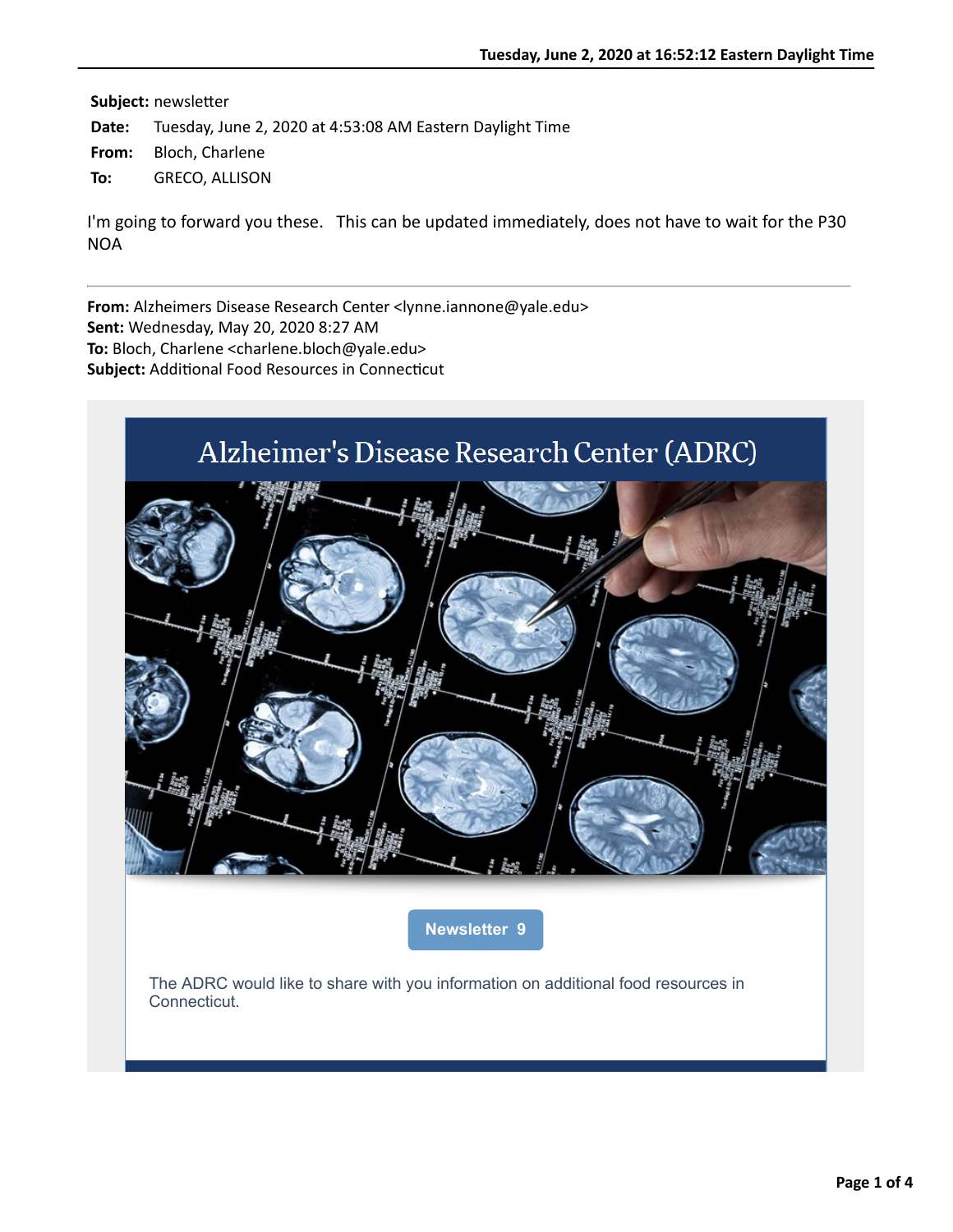# **Food Resources in Connecticut**

#### **Last week we highlighted food resources in the NH area. This week we focus on resources in other areas of CT.**

**[Shopping Angels](https://nam05.safelinks.protection.outlook.com/?url=http%3A%2F%2Fr20.rs6.net%2Ftn.jsp%3Ff%3D001fqcupSd_OOOgYlcj7WtuS_JmWlAHKnfBzh8IuwrTDol3AXUYblFQAzU3cZA8kOczsgtfPWCgIKoNPH1ozhzSrjlYekqEdWnDF-N_1BCmeT2ZiHvtExTvNCAGt7rklljrNS7HqE5wRsh2iONPvEM8qsGgIaXkEJJuJVqVHJEFpwF9IxeTfaAgx8ww-pnbxQOxZYg9cD3sfmdlfDza_Bsd7fNKvh4eRGYi7g9cd8EthvQ287CsSQE7UmRPXIcR5HSYldXPakMzvEiHPg_t6dW2rJg5gQ5k5QPUWvDHjfk-u4B_NBFPvj2stS1Ge8ji8R4BoeApyLm_LkAhdCDzygMd9JshXUkb7wfJW_5zCJP7qEwXLM_seh5HeFVy3JOHHDALss6QwRGaD43cxaB7UF2pmBqHyhHxX0wa28GYlOaVYbUS0mmAc0eJ54Pg-eJAV1IrLRTFy2cz1f-TtiYNkOQsvRhYOgGw0-V0d8Agk01UR2X718xohB7TMzQuyjf_Ejd2BN1yhAgiSuVKnT_gmtAkIke408IXFI_mdLMSSC9uR7CxWhAa_LC45obpc1qUetwZ%26c%3DEAfCMMsiTvmBeBdhNaffgSw9y5fIRcswXKO-5wTP-nih_qgDLGP0FQ%3D%3D%26ch%3DQsXaCUWO3CheOi-QlSsol9T8AmftJYxiVWyVy4QzF5bVrxPI9FuXgQ%3D%3D&data=02%7C01%7Callison.greco%40yale.edu%7Cfc5edbde3d2d42e292a308d806d25f90%7Cdd8cbebb21394df8b4114e3e87abeb5c%7C0%7C0%7C637266847901149530&sdata=K%2BtJB4goQrqf9fwa3xIDyZKQTHZMS6bksthHaaHsPZw%3D&reserved=0)** is a national volunteer grocery delivery service. Requests are made via email or through a Google form ([https://shoppingangelsglobal.org/order/](https://nam05.safelinks.protection.outlook.com/?url=http%3A%2F%2Fr20.rs6.net%2Ftn.jsp%3Ff%3D001fqcupSd_OOOgYlcj7WtuS_JmWlAHKnfBzh8IuwrTDol3AXUYblFQAzU3cZA8kOczfHxRbqs3m1Tb2_kQaBhpH8fh7O7M0a-M9W8fEPsOlOOj5hqWc-bQPVgqOE0MeEzweFWPVnKVzZ6zuAk_A0tfSx-ShHe5iYZzzXVHT15-N9w%3D%26c%3DEAfCMMsiTvmBeBdhNaffgSw9y5fIRcswXKO-5wTP-nih_qgDLGP0FQ%3D%3D%26ch%3DQsXaCUWO3CheOi-QlSsol9T8AmftJYxiVWyVy4QzF5bVrxPI9FuXgQ%3D%3D&data=02%7C01%7Callison.greco%40yale.edu%7Cfc5edbde3d2d42e292a308d806d25f90%7Cdd8cbebb21394df8b4114e3e87abeb5c%7C0%7C0%7C637266847901159525&sdata=MYeWFUTdygg9QSuWtWfx%2BoTc7AH6c9fOFQsDpB6N3ww%3D&reserved=0)). Volunteers are needed to help vulnerable community members enter information into the Shopping Angels grocery form. If you are interested in more information, go to [www.shoppingangelsglobal.org.](https://nam05.safelinks.protection.outlook.com/?url=http%3A%2F%2Fr20.rs6.net%2Ftn.jsp%3Ff%3D001fqcupSd_OOOgYlcj7WtuS_JmWlAHKnfBzh8IuwrTDol3AXUYblFQAzU3cZA8kOczdHS_g2PXmDUmk4kz5MbeFrVogn0LT0cx2SMjY6TG5Tt7RUzy2FRyT5npQ08XhOA3JXHr3hLjVtBiU09P2QVIhIhbYgFFTVIV%26c%3DEAfCMMsiTvmBeBdhNaffgSw9y5fIRcswXKO-5wTP-nih_qgDLGP0FQ%3D%3D%26ch%3DQsXaCUWO3CheOi-QlSsol9T8AmftJYxiVWyVy4QzF5bVrxPI9FuXgQ%3D%3D&data=02%7C01%7Callison.greco%40yale.edu%7Cfc5edbde3d2d42e292a308d806d25f90%7Cdd8cbebb21394df8b4114e3e87abeb5c%7C0%7C0%7C637266847901159525&sdata=xSG8AKLoWTL0%2FUYWuuZmcMqQnrzsRJW9S7ldYiy9M%2Bk%3D&reserved=0)

**The Foodbank of Lower Fairfield County** provides food in Darien, Greenwich, New Canaan, Norwalk, Stamford and Wilton. Contact [atarantino@foodbanklfc.org](mailto:atarantino@foodbanklfc.org) or call (203) 358-8898 to donate or volunteer. Find the nearest Food Pantry and Soup Kitchen using the locator map. [https://www.foodbanklfc.org/food-pantries-and-kitchens](https://nam05.safelinks.protection.outlook.com/?url=http%3A%2F%2Fr20.rs6.net%2Ftn.jsp%3Ff%3D001fqcupSd_OOOgYlcj7WtuS_JmWlAHKnfBzh8IuwrTDol3AXUYblFQAzU3cZA8kOczSQvq2LQnTARmZkX19jn0If4it-9_hTd-vlVo-lzS_Qp1nu3CWf0iAraLu0r_DBR044HKmDJd6hTmXyAeN9zRMLTXXhGnezNZWf7jESr3TzlZSn2Vr0pq8g%3D%3D%26c%3DEAfCMMsiTvmBeBdhNaffgSw9y5fIRcswXKO-5wTP-nih_qgDLGP0FQ%3D%3D%26ch%3DQsXaCUWO3CheOi-QlSsol9T8AmftJYxiVWyVy4QzF5bVrxPI9FuXgQ%3D%3D&data=02%7C01%7Callison.greco%40yale.edu%7Cfc5edbde3d2d42e292a308d806d25f90%7Cdd8cbebb21394df8b4114e3e87abeb5c%7C0%7C0%7C637266847901169523&sdata=TtZtnnWBdCUddFRqVv%2BdrXEKPLtKqC9j%2F2NWQR1KaKk%3D&reserved=0)

**Senior Resources Eastern Connecticut Agency on Aging** is a non-profit organization serving New London, Middlesex, Windham and parts of Tolland county. [Information about nutrition and other programs can be found at](https://nam05.safelinks.protection.outlook.com/?url=http%3A%2F%2Fr20.rs6.net%2Ftn.jsp%3Ff%3D001fqcupSd_OOOgYlcj7WtuS_JmWlAHKnfBzh8IuwrTDol3AXUYblFQAzU3cZA8kOczV9puYk7m0NrLBHKkI3UMYt7jaYVmCMFPveFO3lsRiuwyhdbz2mtqaznpKO4yC2Hd_o3Z-ummshRz5-51u6YuzsLN1SdeSiIK%26c%3DEAfCMMsiTvmBeBdhNaffgSw9y5fIRcswXKO-5wTP-nih_qgDLGP0FQ%3D%3D%26ch%3DQsXaCUWO3CheOi-QlSsol9T8AmftJYxiVWyVy4QzF5bVrxPI9FuXgQ%3D%3D&data=02%7C01%7Callison.greco%40yale.edu%7Cfc5edbde3d2d42e292a308d806d25f90%7Cdd8cbebb21394df8b4114e3e87abeb5c%7C0%7C0%7C637266847901169523&sdata=ifuYAAK9awpPvTks%2FtxMjbv0eLwo2FUX8NgEnFjqqSg%3D&reserved=0) http:// www.seniorresourcesec.org/

**United Way of Southeastern CT Food Bank:** View Mobile Food Pantry schedule **[here](https://nam05.safelinks.protection.outlook.com/?url=http%3A%2F%2Fr20.rs6.net%2Ftn.jsp%3Ff%3D001fqcupSd_OOOgYlcj7WtuS_JmWlAHKnfBzh8IuwrTDol3AXUYblFQAzU3cZA8kOczD9cxw1FhQWc63e0-lSmica6Leb1trn90rB68w16pajI6P2EGpBaULEOlKtlpN3XvFGVgf5fiw3eFbUgmg90qf-VqUGtGiaklwBimoeJ6C4gUCK3W_Wa_Fnt6I-wi3NMVq--gl6VoDMJ-O8NhR_fClBKLw18Th0tV%26c%3DEAfCMMsiTvmBeBdhNaffgSw9y5fIRcswXKO-5wTP-nih_qgDLGP0FQ%3D%3D%26ch%3DQsXaCUWO3CheOi-QlSsol9T8AmftJYxiVWyVy4QzF5bVrxPI9FuXgQ%3D%3D&data=02%7C01%7Callison.greco%40yale.edu%7Cfc5edbde3d2d42e292a308d806d25f90%7Cdd8cbebb21394df8b4114e3e87abeb5c%7C0%7C0%7C637266847901179507&sdata=RHvQlEPsdGo1Ul2%2FSzXddbBdq9XS2lNag3w7o65IgPI%3D&reserved=0)** or call the Hot Line (203)7419751.

#### **Guide to New London County's sites**

Emergency Food Pantry agencies are distributing free supplemental groceries to community members in New London County.

**[Consult this document for the most updated information](https://nam05.safelinks.protection.outlook.com/?url=http%3A%2F%2Fr20.rs6.net%2Ftn.jsp%3Ff%3D001fqcupSd_OOOgYlcj7WtuS_JmWlAHKnfBzh8IuwrTDol3AXUYblFQAzU3cZA8kOczL8MG9kdg5y4sQVrC-T5SFeLY_f2j0ISYjtjwiN_86ORb4czEdPtGrEQNpjxUrg0F7Odc8xmEiBatPZbCTZyoNH186A1tMJ9LI0mbunGymR3--F6BZ6ZffkCzqIMJJyRqyVSL32jCJduaMUoemyrTCPwPddlC_2SaVXrvuy6pyQGn_RvcK8JlPQ%3D%3D%26c%3DEAfCMMsiTvmBeBdhNaffgSw9y5fIRcswXKO-5wTP-nih_qgDLGP0FQ%3D%3D%26ch%3DQsXaCUWO3CheOi-QlSsol9T8AmftJYxiVWyVy4QzF5bVrxPI9FuXgQ%3D%3D&data=02%7C01%7Callison.greco%40yale.edu%7Cfc5edbde3d2d42e292a308d806d25f90%7Cdd8cbebb21394df8b4114e3e87abeb5c%7C0%7C0%7C637266847901179507&sdata=81j1LQ9IB0m946ZXJ3yMjj8hspmnw7OnKZuHUCjsoiA%3D&reserved=0)** for current distribution points**.**

**Mobile Foodshare** is a pantry-on-wheels that brings food to Hartford and Tolland counties. Call 860-856-4321 for or text FOODSHARE to 85511 for updates. The schedule can be viewed **[here](https://nam05.safelinks.protection.outlook.com/?url=http%3A%2F%2Fr20.rs6.net%2Ftn.jsp%3Ff%3D001fqcupSd_OOOgYlcj7WtuS_JmWlAHKnfBzh8IuwrTDol3AXUYblFQAzU3cZA8kOczJd31PEwoMb0yesGtGnx0oFLbYtmUfsb1eVxtaV5SeZc6B_acwssrjyZWE01vj9omZQLzoc2fs4p7yhI5uS-qXutTt9MwqAjRcTM1QGOirtuA1cwykZB2ZF8m5HXFR8NLKC-QIMfJp_-PglBhK5nJhw%3D%3D%26c%3DEAfCMMsiTvmBeBdhNaffgSw9y5fIRcswXKO-5wTP-nih_qgDLGP0FQ%3D%3D%26ch%3DQsXaCUWO3CheOi-QlSsol9T8AmftJYxiVWyVy4QzF5bVrxPI9FuXgQ%3D%3D&data=02%7C01%7Callison.greco%40yale.edu%7Cfc5edbde3d2d42e292a308d806d25f90%7Cdd8cbebb21394df8b4114e3e87abeb5c%7C0%7C0%7C637266847901189509&sdata=YEp%2B96CuA0rPj0mPrV5I1BioQpnGIzggOJ3BCgSAlCo%3D&reserved=0)**.

**Home Delivered Meals:** The Elderly Nutrition Program that typically provides meals to individuals age 60 and older in community cafe settings, may also provide home delivered meals. To locate a community cafe program for older adults and inquire about home delivery, click **[here](https://nam05.safelinks.protection.outlook.com/?url=http%3A%2F%2Fr20.rs6.net%2Ftn.jsp%3Ff%3D001fqcupSd_OOOgYlcj7WtuS_JmWlAHKnfBzh8IuwrTDol3AXUYblFQAzU3cZA8kOczaTXe6UcLS0R23cNWMeaFU3oIoYG7M9wA8dVljB1kAeeDSJBagB4paoo0uNKBDyGjLbCxi8s1S58bDwndNLrwjUvDVoEAKNTXByQ-1d56iftAP04Vkvz3oL9lB4JmJixgDMbGRblLo8eyZyjHnpWnsbnfW0eTPoM2fFFC_br4gABs6k4UkmgwZE8tlSC5SGAlFaAhpKy7yAArH21lRE1xZg%3D%3D%26c%3DEAfCMMsiTvmBeBdhNaffgSw9y5fIRcswXKO-5wTP-nih_qgDLGP0FQ%3D%3D%26ch%3DQsXaCUWO3CheOi-QlSsol9T8AmftJYxiVWyVy4QzF5bVrxPI9FuXgQ%3D%3D&data=02%7C01%7Callison.greco%40yale.edu%7Cfc5edbde3d2d42e292a308d806d25f90%7Cdd8cbebb21394df8b4114e3e87abeb5c%7C0%7C0%7C637266847901199502&sdata=ULUq9bzPiB%2Ft0h0RPY3kUMxFBdDQiBSqphVruZ1g%2BiM%3D&reserved=0)**.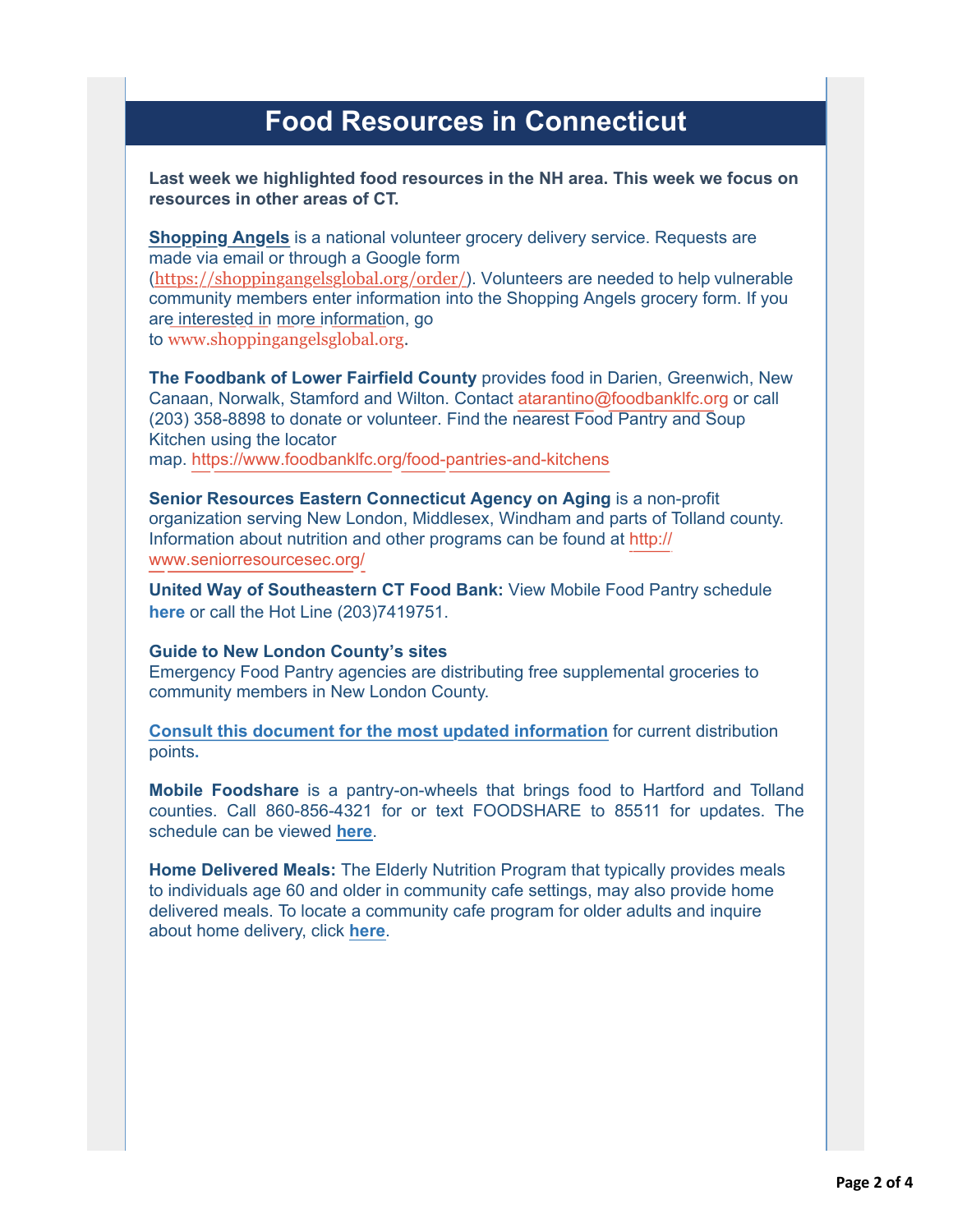## **Recursos Alimenticios en Connecticut**

A continuación, tenemos varios recursos destinados como puntos de acceso a comida: La semana pasada, compartimos varios recursos de acceso a comida en elárea de New Haven. Esta semana incluimos el este y suroeste del estado, además de partes de Hartford.

**Shopping Angels** (ángeles de compras) es un grupo nacional de voluntarios para servicio de entrega de compras. Se puede solicitar entregas por formulario de Google [\(https://shoppingangelsglobal.org/order/](https://nam05.safelinks.protection.outlook.com/?url=http%3A%2F%2Fr20.rs6.net%2Ftn.jsp%3Ff%3D001fqcupSd_OOOgYlcj7WtuS_JmWlAHKnfBzh8IuwrTDol3AXUYblFQAzU3cZA8kOczfHxRbqs3m1Tb2_kQaBhpH8fh7O7M0a-M9W8fEPsOlOOj5hqWc-bQPVgqOE0MeEzweFWPVnKVzZ6zuAk_A0tfSx-ShHe5iYZzzXVHT15-N9w%3D%26c%3DEAfCMMsiTvmBeBdhNaffgSw9y5fIRcswXKO-5wTP-nih_qgDLGP0FQ%3D%3D%26ch%3DQsXaCUWO3CheOi-QlSsol9T8AmftJYxiVWyVy4QzF5bVrxPI9FuXgQ%3D%3D&data=02%7C01%7Callison.greco%40yale.edu%7Cfc5edbde3d2d42e292a308d806d25f90%7Cdd8cbebb21394df8b4114e3e87abeb5c%7C0%7C0%7C637266847901199502&sdata=E5Y375bfvxFpXEag1KocvwAOhGSZ3q5%2BSSET2tNHB2s%3D&reserved=0)). Se necesitan voluntarios para ayudar a los miembros de la comunidad más vulnerables poder entrar su información en el formulario. Si estas interesado en más información, ve a la página [www.shoppingangelsglobal.org](https://nam05.safelinks.protection.outlook.com/?url=http%3A%2F%2Fr20.rs6.net%2Ftn.jsp%3Ff%3D001fqcupSd_OOOgYlcj7WtuS_JmWlAHKnfBzh8IuwrTDol3AXUYblFQAzU3cZA8kOczdHS_g2PXmDUmk4kz5MbeFrVogn0LT0cx2SMjY6TG5Tt7RUzy2FRyT5npQ08XhOA3JXHr3hLjVtBiU09P2QVIhIhbYgFFTVIV%26c%3DEAfCMMsiTvmBeBdhNaffgSw9y5fIRcswXKO-5wTP-nih_qgDLGP0FQ%3D%3D%26ch%3DQsXaCUWO3CheOi-QlSsol9T8AmftJYxiVWyVy4QzF5bVrxPI9FuXgQ%3D%3D&data=02%7C01%7Callison.greco%40yale.edu%7Cfc5edbde3d2d42e292a308d806d25f90%7Cdd8cbebb21394df8b4114e3e87abeb5c%7C0%7C0%7C637266847901209499&sdata=qJTgln7VwQuIyzuTE68oUB8tCtmJiUdG8hfi%2By4RDEg%3D&reserved=0)[.](https://nam05.safelinks.protection.outlook.com/?url=http%3A%2F%2Fr20.rs6.net%2Ftn.jsp%3Ff%3D001fqcupSd_OOOgYlcj7WtuS_JmWlAHKnfBzh8IuwrTDol3AXUYblFQAzU3cZA8kOczSQvq2LQnTARmZkX19jn0If4it-9_hTd-vlVo-lzS_Qp1nu3CWf0iAraLu0r_DBR044HKmDJd6hTmXyAeN9zRMLTXXhGnezNZWf7jESr3TzlZSn2Vr0pq8g%3D%3D%26c%3DEAfCMMsiTvmBeBdhNaffgSw9y5fIRcswXKO-5wTP-nih_qgDLGP0FQ%3D%3D%26ch%3DQsXaCUWO3CheOi-QlSsol9T8AmftJYxiVWyVy4QzF5bVrxPI9FuXgQ%3D%3D&data=02%7C01%7Callison.greco%40yale.edu%7Cfc5edbde3d2d42e292a308d806d25f90%7Cdd8cbebb21394df8b4114e3e87abeb5c%7C0%7C0%7C637266847901209499&sdata=LpUxX4xlpmgvWYdbRFlmLZmU73o9mGbxP5mp82Jh3aQ%3D&reserved=0)

**Banco de Comida de Fairfield County Inferior** provee comida a las áreas de Darien, Greenwich, New Canaan, Norwalk, Stamford y Wilton. Contacta a [atarantino@foodbanklfc.org](mailto:atarantino@foodbanklfc.org) o llamar al (203) 358-8898 para donar o ser voluntario. Localiza el punto de distribución de comida más cercano a usted usando este mapa interactivo: https://www.foodbanklfc.org/food-pantries-and-kitchens

**Senior Resources Eastern Connecticut Agency on Aging** (Agencia de Envejecimiento del Este de Connecticut) es una organización no lucrativa que provee servicios a las áreas de New London, Middlesex, Windham y partes de Tolland. Se [puede encontrar información sobre nutrición y otros programas en](https://nam05.safelinks.protection.outlook.com/?url=http%3A%2F%2Fr20.rs6.net%2Ftn.jsp%3Ff%3D001fqcupSd_OOOgYlcj7WtuS_JmWlAHKnfBzh8IuwrTDol3AXUYblFQAzU3cZA8kOczV9puYk7m0NrLBHKkI3UMYt7jaYVmCMFPveFO3lsRiuwyhdbz2mtqaznpKO4yC2Hd_o3Z-ummshRz5-51u6YuzsLN1SdeSiIK%26c%3DEAfCMMsiTvmBeBdhNaffgSw9y5fIRcswXKO-5wTP-nih_qgDLGP0FQ%3D%3D%26ch%3DQsXaCUWO3CheOi-QlSsol9T8AmftJYxiVWyVy4QzF5bVrxPI9FuXgQ%3D%3D&data=02%7C01%7Callison.greco%40yale.edu%7Cfc5edbde3d2d42e292a308d806d25f90%7Cdd8cbebb21394df8b4114e3e87abeb5c%7C0%7C0%7C637266847901219483&sdata=Ae46lCHZQ34nGopa9blQLCBESRlv8EAiMeaIQx8zekk%3D&reserved=0) la página http:// www.seniorresourcesec.org/ .

**United Way of Southeastern CT Food Bank** (Banco de Comida para el Sureste de Conneciticut): El horario de la despensa de alimentos móvil se puede encontrar en http://www.ctfoodbank.org/get-help/connecticut-food-banks-mobile-pantry-schedule/ o llamar al (203) 741-9751.

#### **Guía para el área de New London**

[Agencias de despensa de alimentos de emergencia están distribuyendo](https://nam05.safelinks.protection.outlook.com/?url=http%3A%2F%2Fr20.rs6.net%2Ftn.jsp%3Ff%3D001fqcupSd_OOOgYlcj7WtuS_JmWlAHKnfBzh8IuwrTDol3AXUYblFQAzU3cZA8kOczL8MG9kdg5y4sQVrC-T5SFeLY_f2j0ISYjtjwiN_86ORb4czEdPtGrEQNpjxUrg0F7Odc8xmEiBatPZbCTZyoNH186A1tMJ9LI0mbunGymR3--F6BZ6ZffkCzqIMJJyRqyVSL32jCJduaMUoemyrTCPwPddlC_2SaVXrvuy6pyQGn_RvcK8JlPQ%3D%3D%26c%3DEAfCMMsiTvmBeBdhNaffgSw9y5fIRcswXKO-5wTP-nih_qgDLGP0FQ%3D%3D%26ch%3DQsXaCUWO3CheOi-QlSsol9T8AmftJYxiVWyVy4QzF5bVrxPI9FuXgQ%3D%3D&data=02%7C01%7Callison.greco%40yale.edu%7Cfc5edbde3d2d42e292a308d806d25f90%7Cdd8cbebb21394df8b4114e3e87abeb5c%7C0%7C0%7C637266847901229488&sdata=FBhw6oThicqhL9Ol5bCYZhkyWvP0WEymzbJ9InoceOY%3D&reserved=0) compras de comida suplementarios gratis a miembros de la comunidad. Consulta este documento para más información y puntos de distribución: https://www.uwsect.org/sites/ uwsect.org/files/2020%20COVID%20UPDATED%20LIST4-21.pdf

**Mobile Foodshare** es una despensa de comida móvil que trae comida a las áreas de [Hartford y Tolland. Por favor llamar al \(860\) 856-4321 o mandar el](https://nam05.safelinks.protection.outlook.com/?url=http%3A%2F%2Fr20.rs6.net%2Ftn.jsp%3Ff%3D001fqcupSd_OOOgYlcj7WtuS_JmWlAHKnfBzh8IuwrTDol3AXUYblFQAzU3cZA8kOczaTXe6UcLS0R23cNWMeaFU3oIoYG7M9wA8dVljB1kAeeDSJBagB4paoo0uNKBDyGjLbCxi8s1S58bDwndNLrwjUvDVoEAKNTXByQ-1d56iftAP04Vkvz3oL9lB4JmJixgDMbGRblLo8eyZyjHnpWnsbnfW0eTPoM2fFFC_br4gABs6k4UkmgwZE8tlSC5SGAlFaAhpKy7yAArH21lRE1xZg%3D%3D%26c%3DEAfCMMsiTvmBeBdhNaffgSw9y5fIRcswXKO-5wTP-nih_qgDLGP0FQ%3D%3D%26ch%3DQsXaCUWO3CheOi-QlSsol9T8AmftJYxiVWyVy4QzF5bVrxPI9FuXgQ%3D%3D&data=02%7C01%7Callison.greco%40yale.edu%7Cfc5edbde3d2d42e292a308d806d25f90%7Cdd8cbebb21394df8b4114e3e87abeb5c%7C0%7C0%7C637266847901229488&sdata=h1pCoXzebfuSzkRKT7STAm7IbKNF12wkH4mdh5XegXU%3D&reserved=0) texto FOODSHARE al 85511 para información. El horario se encuentra en: https://www.211ct.org/ searchterms=community%20cafe&page=1&location=Co nnecticut&service\_area=connecticut

**Entrega de Comida a Casa**: El Programa de Nutrición para Ancianos que normalmente provee comida a los individuos de las edades mayor de 60 por medio de [café de la comunidad \(community cafe\), puede ser que también](https://nam05.safelinks.protection.outlook.com/?url=http%3A%2F%2Fr20.rs6.net%2Ftn.jsp%3Ff%3D001fqcupSd_OOOgYlcj7WtuS_JmWlAHKnfBzh8IuwrTDol3AXUYblFQAzU3cZA8kOczaTXe6UcLS0R23cNWMeaFU3oIoYG7M9wA8dVljB1kAeeDSJBagB4paoo0uNKBDyGjLbCxi8s1S58bDwndNLrwjUvDVoEAKNTXByQ-1d56iftAP04Vkvz3oL9lB4JmJixgDMbGRblLo8eyZyjHnpWnsbnfW0eTPoM2fFFC_br4gABs6k4UkmgwZE8tlSC5SGAlFaAhpKy7yAArH21lRE1xZg%3D%3D%26c%3DEAfCMMsiTvmBeBdhNaffgSw9y5fIRcswXKO-5wTP-nih_qgDLGP0FQ%3D%3D%26ch%3DQsXaCUWO3CheOi-QlSsol9T8AmftJYxiVWyVy4QzF5bVrxPI9FuXgQ%3D%3D&data=02%7C01%7Callison.greco%40yale.edu%7Cfc5edbde3d2d42e292a308d806d25f90%7Cdd8cbebb21394df8b4114e3e87abeb5c%7C0%7C0%7C637266847901239474&sdata=DPmiH0DwJ4c1UDQFqbdciIwTMQ3%2FvVI%2B5DOVndPh8V0%3D&reserved=0) provee entrega de comida a la casa. Para localizar un programa de café de la comunidad e información para contactar: https://www.211ct.org/search?terms=community% 20cafe&page=1&location=Connecticut&service\_area=conn ecticut